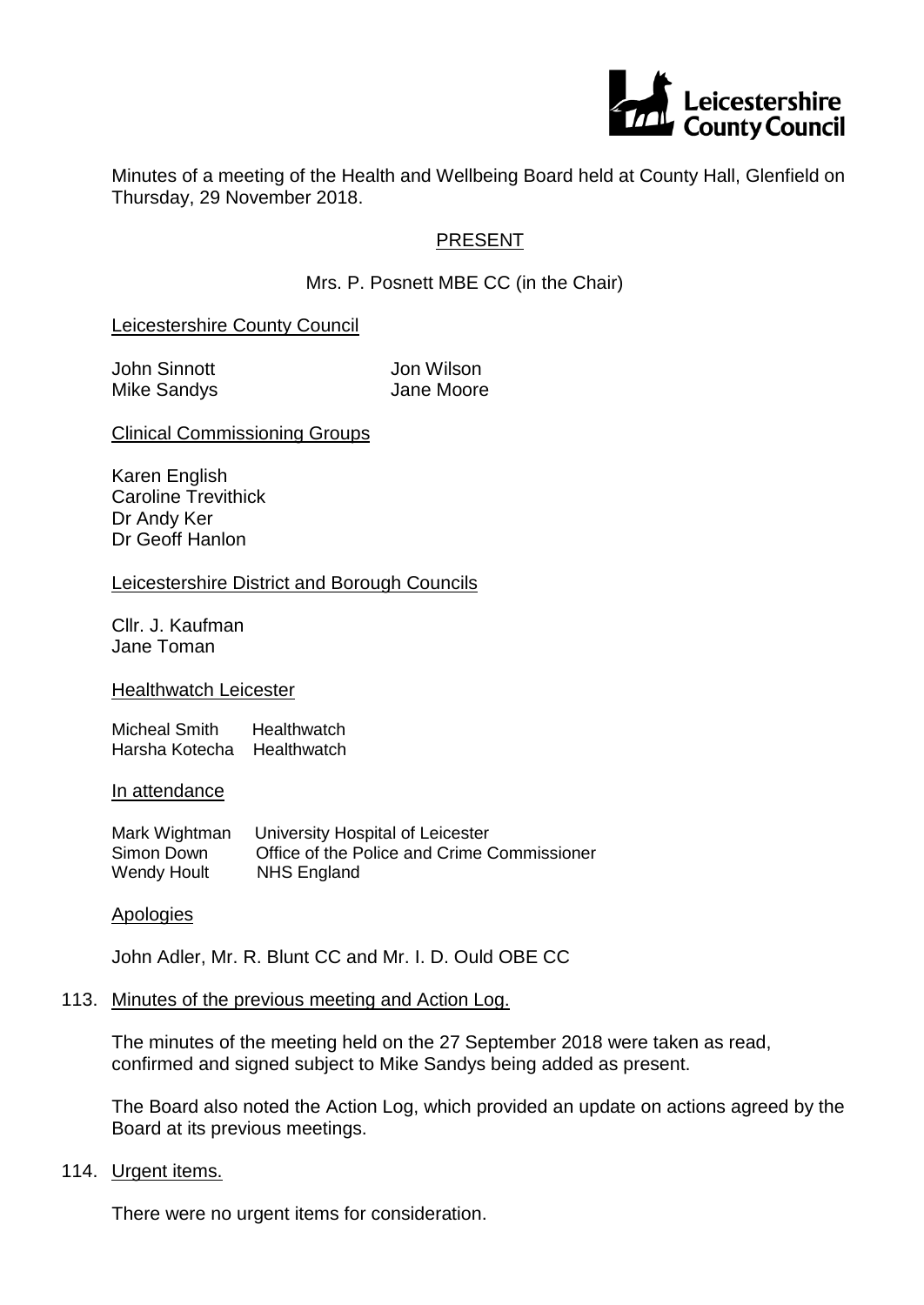#### 115. Declarations of interest

The chairman invited members who wished to do so to declare any interests in respect of items on the agenda for the meeting. No declarations were made.

### 116. Position Statement by the Chairman.

The Chairman presented a position statement on the following matters:

- All Age Mental Health Transformation
- Winter self-care campaign launch
- Enhanced Summery Care Record
- Keep your antibiotics working this winter
- Warm Homes Service
- Stoptober Success
- Brookfileds Independent Living Scheme
- Carers Assessment

A copy of the position statement is filed with these minutes.

#### 117. Refreshing Leicestershire's Integration Plan.

The Board considered a presentation by the Director of Health and Care Integration which detailed work underway to refresh Leicestershire's integration Plan for 2019/20. A copy of the presentation marked 'item 5' is filed with these minutes.

The Board was asked for feedback on the approach to the refresh including the plan aims, outcomes and metrics outlined in the presentation.

The Board welcomed the Plan's overall performance across its four metrics, including the latest Delayed Transfers of Care figures which it was hoped would be maintained over the often difficult winter months. Officers were commended for their efforts which had enabled the Plan to reach the majority of its targets despite setting challenging benchmarks.

It was noted that whilst partners were working well together to jointly engage on areas such as domiciliary care and housing, there was room for greater collaboration and a more joined up approach to how they communicated with service users.

It was agreed that maintaining and improving the quality of services was also a key challenge for local government, one which should be added to the relevant presentation slide and this would be reflected in future iterations of the presentation.

It was suggested that the Plan's aims could be more focused on outcomes such as the difference that the services would make to people's lives, rather than changes to systems and processes.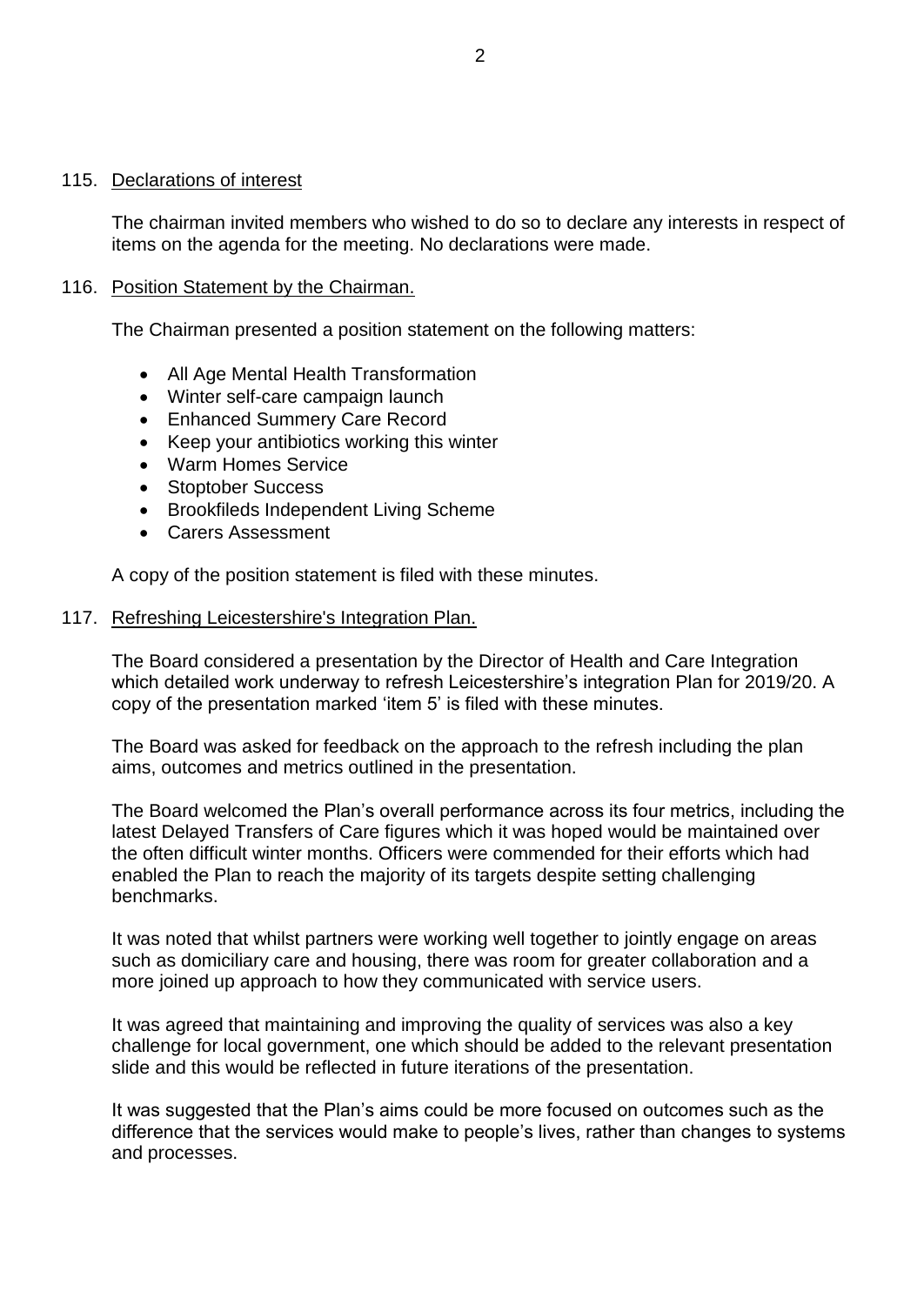In reference to the layout of the Board's reports, it was noted that the report template would be updated to ensure future reports included reference to performance against each of the integration policy strands.

### RESOLVED:

- a) That the Health and Wellbeing Board report template be amended to include a section for report authors to assess their report against the six pillars of integration policy;
- b) That the Director of Health and Care Integration adjust the presentation slides and that the aims statements for the BCFPlan be refreshed in light of the feedback.

### 118. Children and Families Partnership Update.

The Board considered a report by the Director of Children and Family Services which provided an update on the Children and Families Partnership Plan 2018 – 21 which was launched in September 2018. A copy of the report marked 'item 6' is filed with these minutes.

The Director reported that whilst the partnership was very much in its infancy and there remained a considerable amount of work ahead in order for each of the five priorities to be realised, she was confident that through strong engagement with partners and the drive of lead officers, the targets would be met.

It was noted that it would be important to continuously monitor the partnership's performance in order to understand where it was improving outcomes for children and young people, where resources needed to be targeted and whether changes to the initial list of priorities were required.

In response to a question from a member of the Board, the Director undertook to consider producing the school readiness materials referred to in the Partnership Plan in multiple languages to reflect the diverse communities the Plan intended to support.

### RESOLVED:

- a) That officers be requested to update the progress report to include details of how the actions rated as 'not started' would be addressed and the timescale for these to be undertaken;
- b) That officers consider producing multiple language versions of documents issued as part of the Leicestershire Childrens and Families Partnership Plan Communication Strategy.

### 119. Annual Report of the Director of Public Health Leicestershire's Health- The Challenge of Frailty and Multi-Morbidity.

The Board considered the Director of Public Health's Annual Report for 2018 which concerned the issues of multi-morbidity, where an individual had two or more chronic medical conditions, and frailty, which was often (though not always) associated with old age. A copy of the report, marked 'item 7' is filed with these minutes.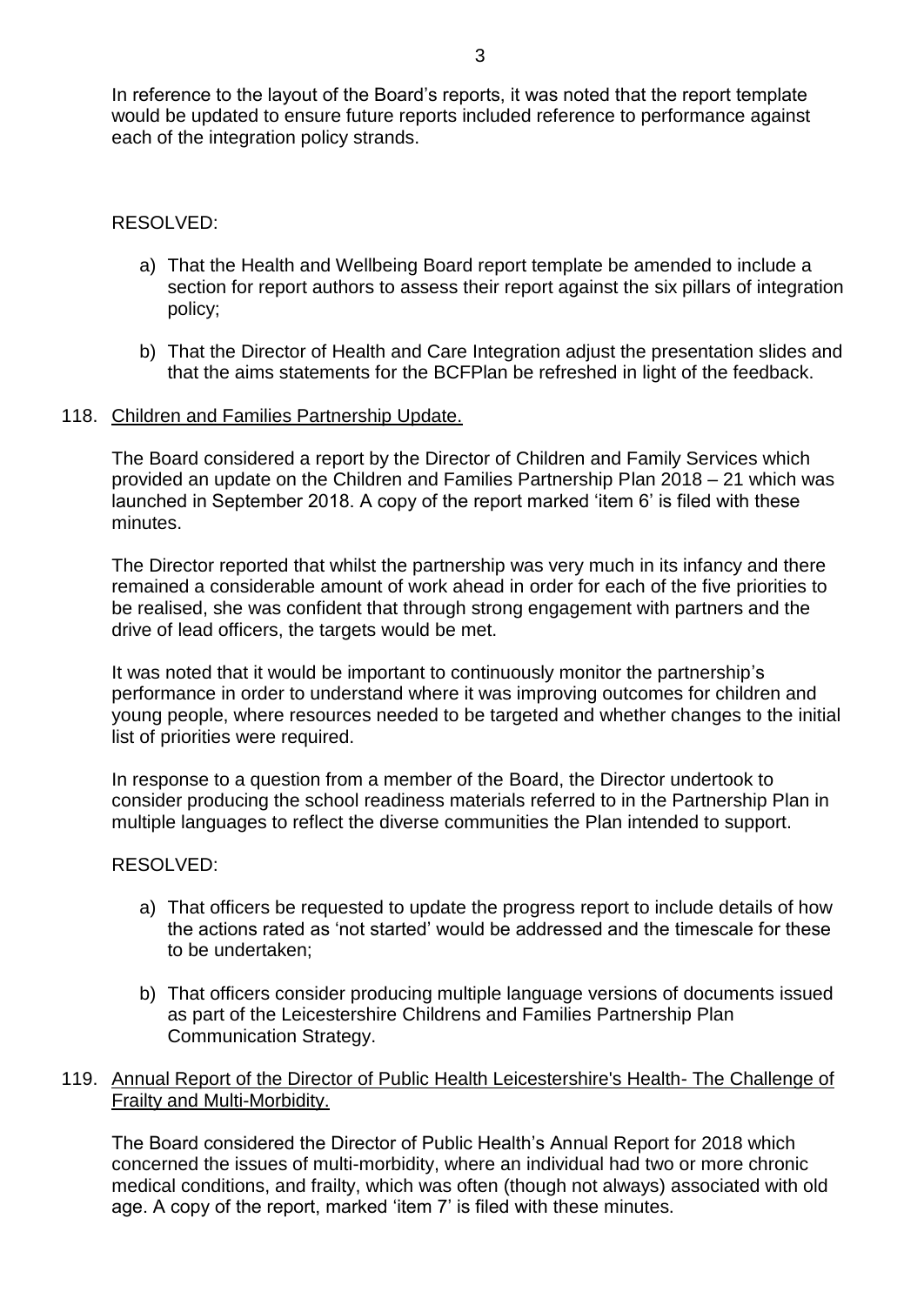Arising from discussion the following points were noted:

- There continued to be isolated areas of deprivation across the County in which issues such as frailty and multi morbidity were often exacerbated;
- It would be useful to further examine data concerning multi morbidity in order to generate a more detailed locality level picture and highlight specific problem areas requiring bespoke interventions. The Director of Public Health was willing to attend individual district Health and Wellbeing Boards to provide briefings on these issues;
- Exploring the life course of a patient would help identify how appropriate secondary prevention measures could be put in place and the appropriate public health messages conveyed in order to slow down the decline of individual's health and delay the onset of frailty.
- A targeted intervention approach based on the frailty checklist was currently being implemented across LLR;
- Whilst data concerning the rates of which deaths occurred in the usual place of residents showed that overall more people were choosing to die at home than ever before, there had been a decline in the number of cancer suffers choosing to do so.

## RESOLVED:

- a) That the Director of Public Health be asked to meet with officers from UHL to give further consideration to the targeted offer for secondary prevention;
- b) That the Director of public Health be requested to undertake further analysis of the data concerning the rates of which deaths occurred in usual place of residents and share it with members of the Health and Wellbeing Board;
- c) That the Health and Wellbeing Board receive a report in 2019 on the development of locality profiles, specifically how these have supported Integrated Locality Teams to target interventions more effectively to the needs of local populations.

### 120. Report of Healthwatch - Public Views of Access to GPs in Leicester and Leicestershire.

The Board considered a report of Healthwatch which detailed the findings of a survey exploring access to GPs in Leicester and Leicestershire. A copy of the report marked 'item 8' is filed with these minutes.

Members understood the difficulties some patients faced when trying to get an appointment with their GP but also recognised the importance of other services such as the 111 provision and support within pharmacies which could help treat some illnesses and free up GP capacity.

It was noted that whilst the report did not break down patients expectations of a GP practice based on their age, this could be looked at using the existing data collected. It could also be useful in future for GPs to comment on the questionnaire; this could lead to questions being phrased differently to develop a more nuanced picture of how people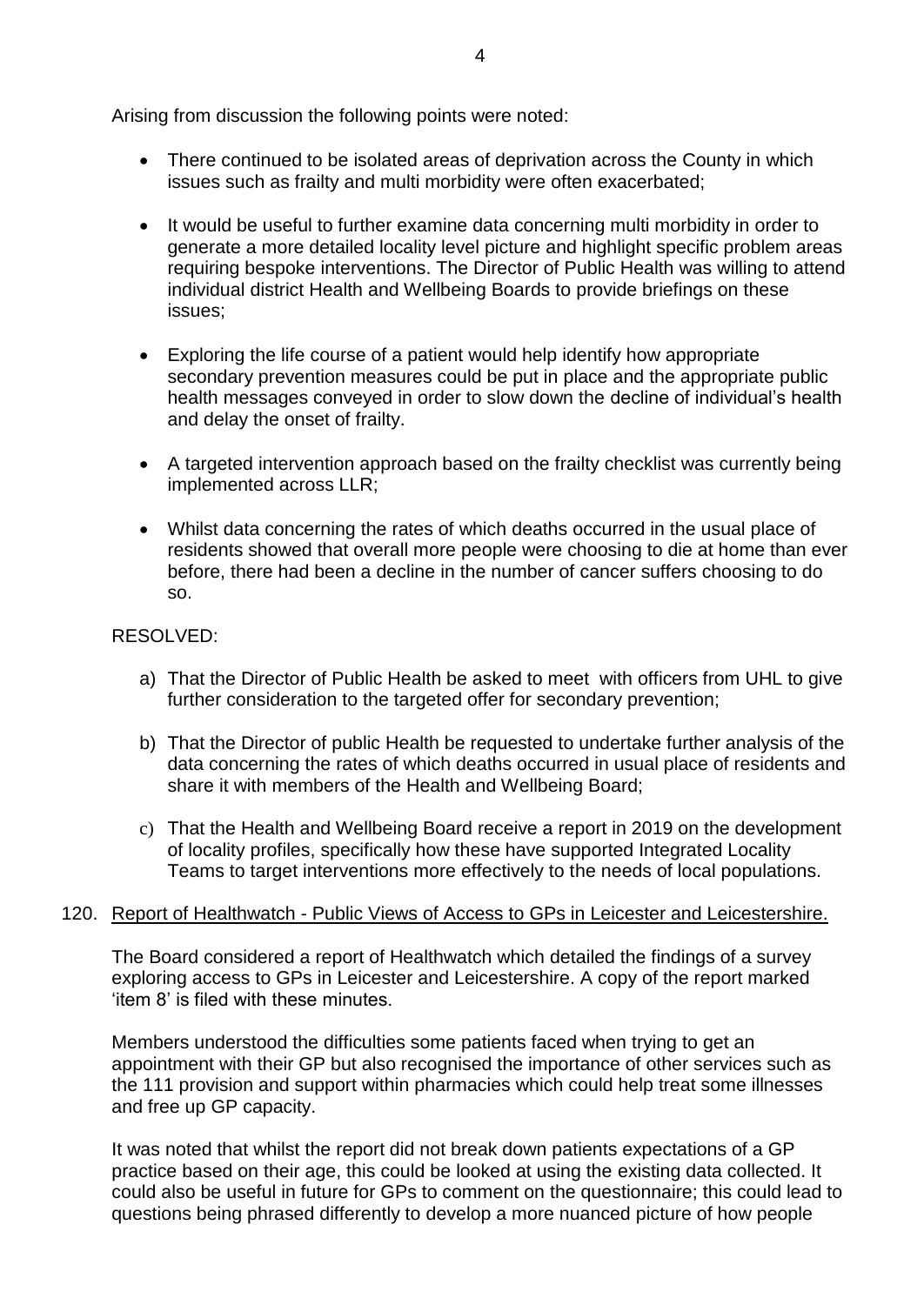accessed primary care services and which healthcare professional they expected to see for particular services.

RESOLVED:

That further analysis be undertaken by Healthwatch to explore the responses to the GP Survey across the age demographic of those consulted to identify whether expectations of service provision altered depending on the patient's age, and that the findings of this additional analysis be reported to members of the Health and Wellbeing Board and constituent CCGs.

### 121. Autism Self-Assessment Framework (SAF).

The Board considered a report of the Director of Adults and Communities which detailed the findings of the 2018 Leicestershire Autism Self – Assessment, which would be submitted to the Department of Health and Social Care by 10 December 2018. A copy of the report marked 'item 9' is filed with these minutes.

In reference to concerns highlighted within the report in respect to the post diagnostic support for people with autism without a learning disability, the Director confirmed that some improvement had already been made to the support process and more information and advice would be made available.

### RESOLVED:

That the findings of the 2018 Leicestershire Autism Self-Assessment be supported.

### 122. Implementation of the Personalised Commissioning Service Standard Operating Procedures.

The Board considered a report of the East Leicestershire and Rutland CCG which provided an update on the implementation of the Personalised Commissioning Service across Leicester, Leicestershire and Rutland. A copy of the report marked 'item 10' is filed with these minutes.

Arising from discussion the following points were noted;

- There was an expectation that a patients needs would be assessed every 12 months to ensure that they were receiving the appropriate care contributions. A backlog of case reviews had recently been cleared. This had identified 66 people across the County whose health needs had changed, meaning that they were no longer eligible for Continuing Healthcare funding. Work was ongoing to identify if their needs could be met in another way and if they had a social care need. It was important to assess the needs of the individual, regardless of the service that they were currently receiving.
- Patient engagement throughout the Personalised Commissioning Service review process was encouraged and a revised inspection framework had been developed following public engagement;
- Some changes had recently been made to the assessment process for NHSfunded nursing care, to make it more streamlined. It was acknowledged that there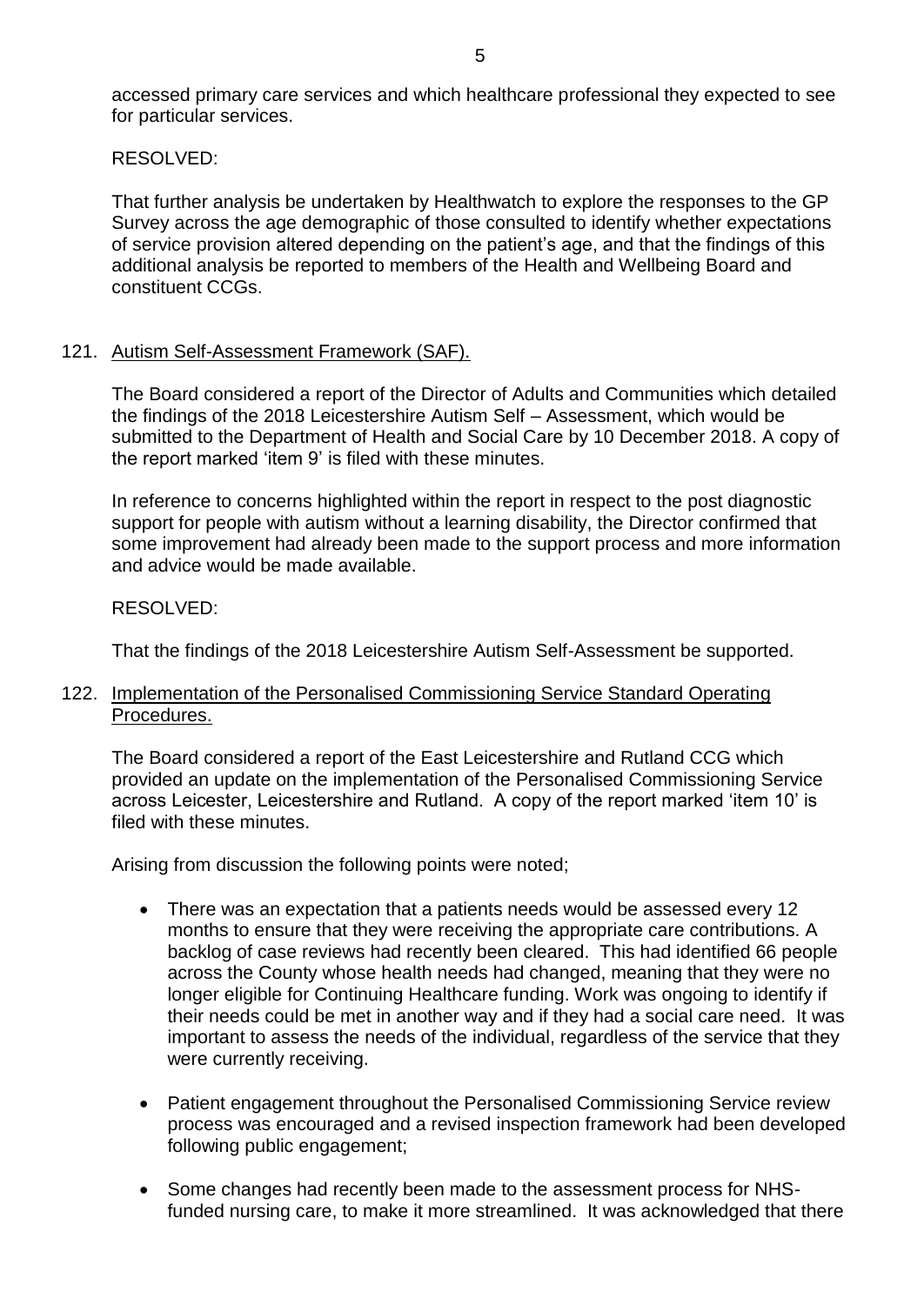was a risk that this would see an increase in the number of people in long-term nursing care.

- Whilst an integrated budget across health and social care would have its benefits, the two areas were funded very differently, particularly as social care was means tested. However, there was an established system of patient-centred multidisciplinary team meetings to ensure join-up between the two services. The brokerage element of the two services also worked closely together.
- The development of a Community Re-Design future model to assist patients in their transition from hospital back to their home or another care setting with the appropriate level of care provision was crucial.

### RESOLVED:

That the outcome of the review of joint funded packages be reported to a future meeting of the Board.

### 123. Active Lives Survey 2018 - Physical Activity Levels in Leicestershire.

The Board considered a report of the Director of Public Health concerning the results of the latest 'Active Lives' Survey by Sport England and specific trends in physical activity in Leicestershire. A copy of the report marked 'Item 11' is filed with these minutes.

The survey, which had over 185,000 respondents including 3496 from Leicestershire residents, illustrated worrying signs of decline in physical activity across the County, with the percentage of residents doing more than 150 minutes of physical activity a week reducing over a number of years, currently at 59.3%, falling below the national average of 62.3%.

It was noted that the district councils, Leicestershire and Rutland Sport and the Unified Prevention Board would be key in tackling this in relation to reviewing existing strategies and programmes to encourage increased levels of physical activity. The Board indicated this should focus on related initiatives such as active travel and building physical activity into people's daily lives rather than just the sport and leisure centre offer.

### RESOLVED:

That the Health and Wellbeing Board consider a report at a future meeting which explores work being undertaken by Local Authorities and Leicestershire and Rutland Sport and other partners to encourage increased levels of physical activity, providing a view of likely impact and how this will be measured.

#### 124. Healthwatch Development and Delivery Update - Information Item.

The Board considered a presentation of Healthwatch, which provided an update on the work they had undertaken during 2018. A copy of the presentation marked 'item 12' is filed with these minutes

### RESOLVED:

That the presentation be noted.